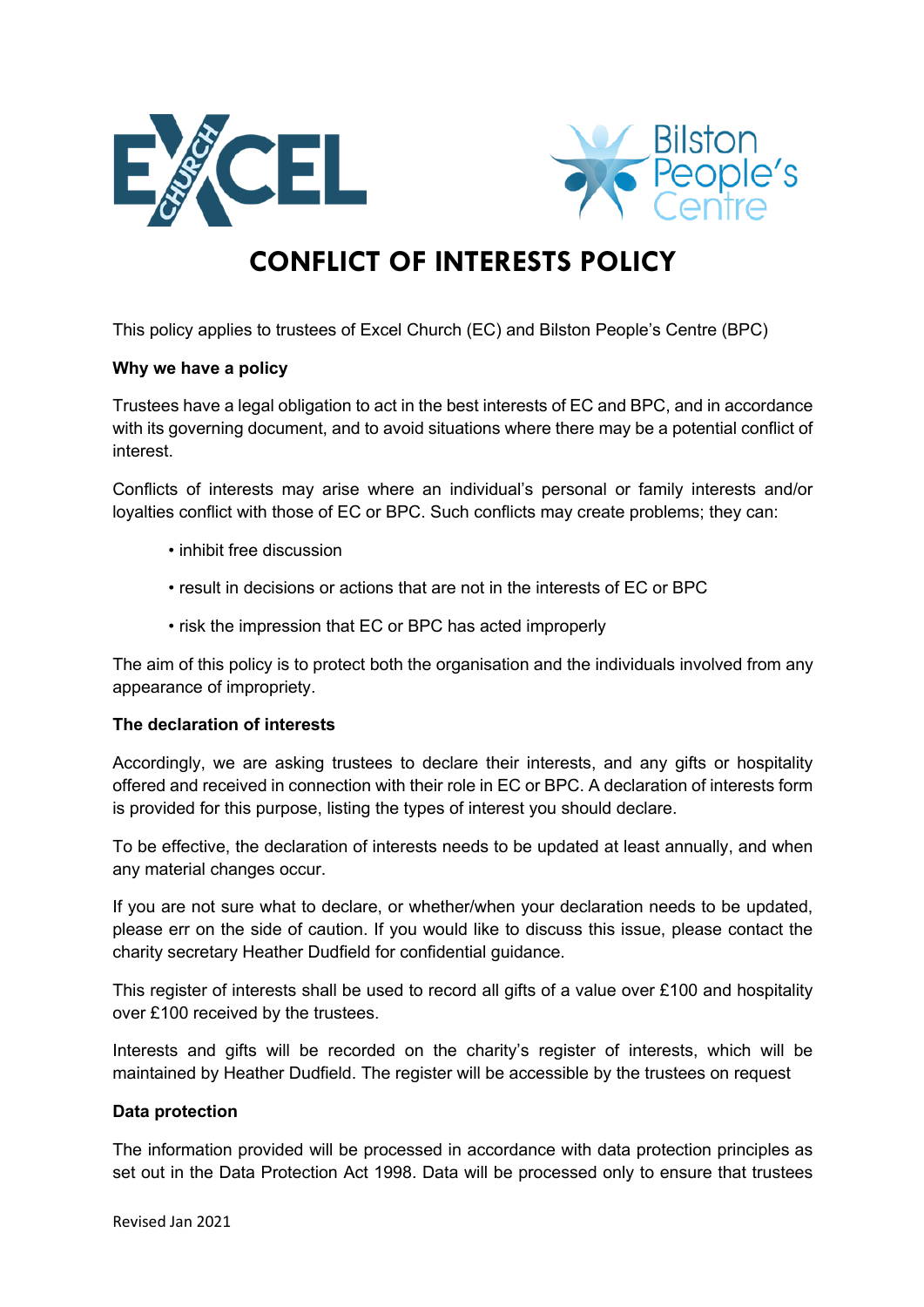act in the best interests of Excel Church. The information provided will not be used for any other purpose.

# **What to do if you face a conflict of interest**

If you believe you have a perceived or real conflict of interest you should:

- declare the interest at the earliest opportunity
- withdraw from discussions and decisions relating to the conflict.

The charity secretary should take special care to ensure that minutes or other documents relating to the item presenting a conflict are appropriately redacted for the person facing the conflict. A balance needs to be made to ensure that the person still receives sufficient information about the activities of the charity generally without disclosing such sensitive information that could place the individual in an untenable position.

If you are user of EC/BPC or the carer of someone who uses EC/BPC services you should not be involved in decisions that directly affect the service that you or the person you care for receive(s). You should declare your interest at the earliest opportunity and withdraw from any subsequent discussion unless expressly invited to remain in order to provide information. In this case you may not participate in or influence the decision or any vote on the matter. You will not be counted in the quorum for that part of the meeting and must withdraw from the meeting during any vote on the conflicted item.

There are situations where you may participate in discussions from which you could indirectly benefit for example where the benefits are universal to all users or where your benefit is minimal. This action will be agreed by the chair and minuted accordingly.

If you fail to declare an interest that is known to the charity secretary and/or the chair of the board the charity secretary or chair will declare that interest.

Decisions taken where a trustee or member of staff has an interest. In the event of the board having to decide upon a question in which a trustee or member of staff has an interest all decisions will be made by vote with a simple majority required. A quorum must be present for the discussion and decision; interested parties will not be counted when deciding whether the meeting is quorate.

Interested board members may not vote on matters affecting their own interests. All decisions under a conflict of interest will be recorded by the charity secretary and reported in the minutes of the meeting. The report will record:

- the nature and extent of the conflict
- an outline of the discussion
- the actions taken to manage the conflict.

Where a trustee benefits from the decision this will be reported in the annual report and accounts in accordance with the current Charities SORP.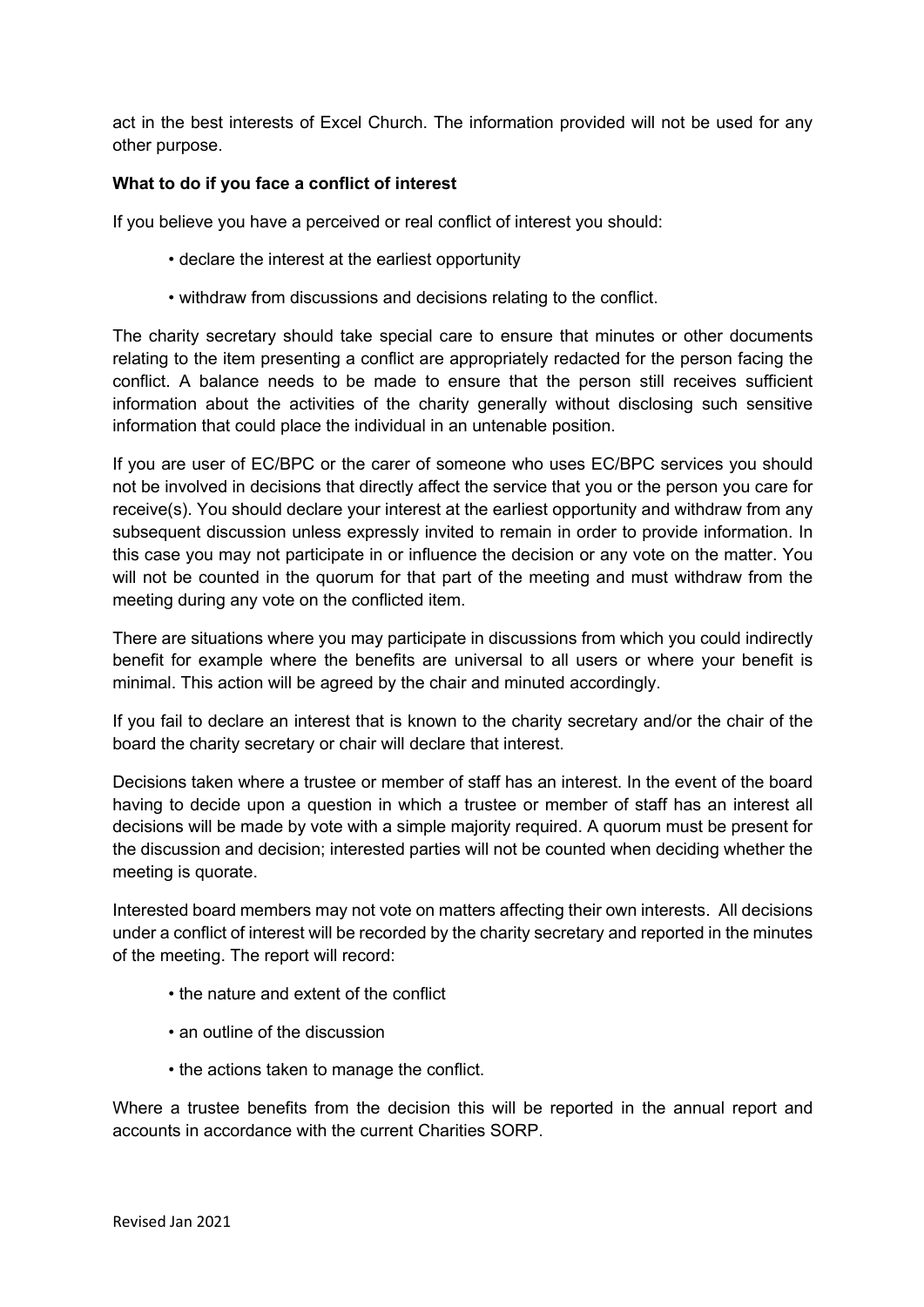All payments or benefits in kind to trustees will be reported in the charity's accounts and annual report with amounts for each trustee listed for the year in question.

Where a member of EC or BPC staff are connected to a party involved in the supply of a service or product to the charity this information will be fully disclosed in the annual report and accounts.

Independent external moderation will be used where conflicts cannot be resolved through the usual procedures.

## **Managing contracts**

If you have a conflict of interest you must not be involved in managing or monitoring a contract in which you have an interest. Monitoring arrangements for such contracts will include provisions for an independent challenge of bills and invoices and termination of the contract if the relationship is unsatisfactory.